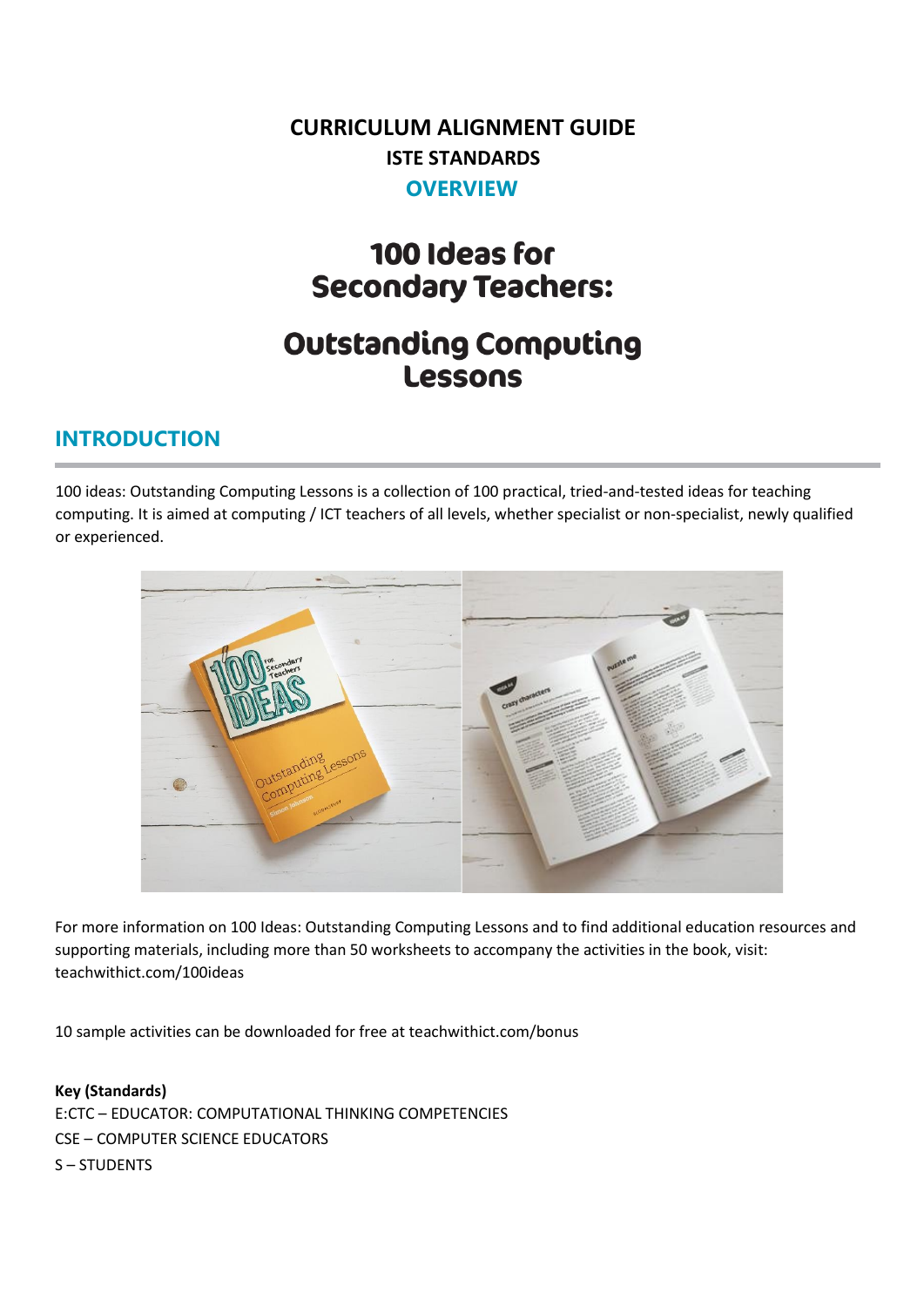#### **PART 1: PROGRAMMING STRATEGIES**

| <b>IDEA</b> | <b>DESCRIPTION</b>                                                                                                                                      | <b>STANDARDS</b>                 |
|-------------|---------------------------------------------------------------------------------------------------------------------------------------------------------|----------------------------------|
| 001         | Paired programming - A research-driven coding strategy for helping<br>novice learners.                                                                  | E:CTC: 1a, 3b, 5a<br>CSE: 4a     |
| 002         | Rubber duck debugging - A programming strategy used to help students<br>find bugs and in their code.                                                    | E:CTC: 1a, 3a, 5a                |
| 003         | Code golf - A programming strategy to help students create more efficient<br>code.                                                                      | CSE: 2a                          |
| 004         | Game design - Using games as a hook to encourage students to learn how<br>to code.                                                                      | CSE: 4a                          |
| 005         | PRIMM - A research-based approach to teaching coding and for reducing<br>cognitive load.                                                                | E:CTC: 1a, 3a, 5a, 5c<br>CSE: 4a |
| 006         | Parsons problems - Help students learn how to code by removing some of<br>the barriers.                                                                 | E:CTC: 1a, 3a, 5a, 5c<br>CSE: 4a |
| 007         | Use-modify-create - Reduce anxiety while supporting growth with this<br>simple three-stage approach to learning to code.                                | E:CTC: 1a, 3a, 5a, 5c<br>CSE: 4a |
| 008         | Hour of Code - Give your students a 'byte'-sized introduction to computer<br>science with an hour of code.                                              | CSE: 2a                          |
| 009         | Code bug - Build resilience and reduce anxiety when teaching children to<br>code by purposely introducing 'bugs' early on in the learning process.      | CSE: 2a                          |
| 010         | Code combat - Put your students' coding skills to the test by pitting them<br>against each other in code combat!                                        | CSE: 2a                          |
| 011         | Teaching with robots - Coding can often be difficult for students to grasp.<br>Robots can provide a simpler, more tangible introduction to programming. | CSE: 2a                          |

### **PART 2: COMPUTING STRATEGIES**

| <b>IDEA</b> | <b>DESCRIPTION</b>                                                                                                                             | <b>STANDARDS</b>          |
|-------------|------------------------------------------------------------------------------------------------------------------------------------------------|---------------------------|
| 012         | Take your screwdrivers to work - Students explore how computers work<br>by taking old devices apart.                                           | S:1d                      |
| 013         | <b>DART your students</b> – A strategy designed to improve students'<br>reading comprehension.                                                 | E:CTC:1a<br>CSE: 4a       |
| 014         | <b>Contextualise learning – Explore strategies for making computing relevant</b><br>and provide 'real-life' learning experiences for students. | S:3d<br>E:CTC: 1a, 1b, 5b |
| 015         | <b>Go unplugged</b> – Teaching computing without computers.                                                                                    | E:CTC: 1a. 3b             |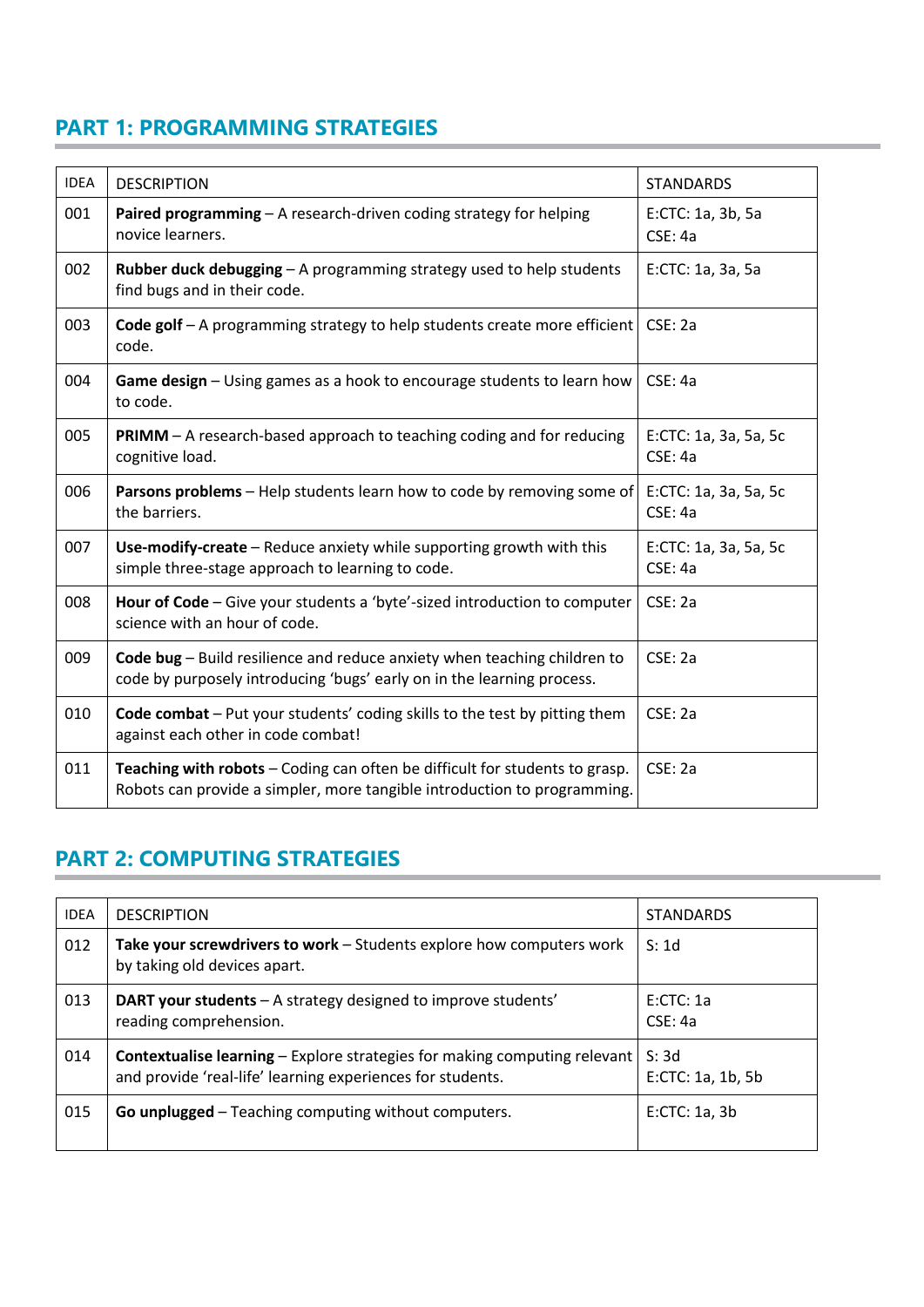| 016 | <b>Socratic debate</b> – Students debate the social, ethical, and legal issues<br>surrounding the use of computers.                                                              | E:CTC: 1a, 3b, 4d<br>CSE: 1d                    |
|-----|----------------------------------------------------------------------------------------------------------------------------------------------------------------------------------|-------------------------------------------------|
| 017 | <b>Peer instruction</b> $-$ A research-driven approach to teaching difficult<br>concepts that students often misunderstand.                                                      | S:7c<br>E:CTC: 1a, 3a, 3b, 4d,<br>5a<br>CSE: 4a |
| 018 | <b>Game-based learning</b> – Exploring the use of games, such as Minecraft:<br>Education Edition, to teach children how to code.                                                 | E:CTC:4d                                        |
| 019 | Using QR codes - Using QR codes to teach computing theory.                                                                                                                       | S:4c<br>CSE: 2a                                 |
| 020 | <b>Escape rooms</b> – Students must solve a series of binary puzzles to open<br>physical locks and stop a simulated 'virus attack'.                                              | E:CTC: 3b, 4d                                   |
| 021 | Blogs and wikis - Using blogs and wikis to teach computing theory.                                                                                                               | S: 1b, 1c, 3c                                   |
| 022 | Flipped learning – Reversing the traditional way of teaching to make<br>better use of classroom time.                                                                            | E:CTC:1a<br>CSE: 4a                             |
| 023 | Guided discovery - An inductive approach to teaching and learning where<br>students take an active role in discovering knowledge and developing<br>understanding for themselves. | E:CTC:1a                                        |

### **PART 3: ICT AND DIGITAL LITERACY**

| <b>IDEA</b> | <b>DESCRIPTION</b>                                                                                                                            | <b>STANDARDS</b>                             |
|-------------|-----------------------------------------------------------------------------------------------------------------------------------------------|----------------------------------------------|
| 024         | Fake news - Students learn how to identify 'fake news' articles before<br>creating their own fake news story.                                 | S: 3b<br>E:CTC:1e<br>CSE: 3a                 |
| 025         | <b>Copycat</b> $-$ A fun activity that teaches students about copyright,<br>public domain, fair use, and Creative Commons.                    | S: 2a, 2b, 2c, 6b<br>E:CTC:1e<br>CSE: 1d, 3a |
| 026         | Mario Kart ™ spreadsheets - An example of how to use game-based<br>learning to teach students essential spreadsheet skills.                   | S: 5b<br>E:CTC: 4a                           |
| 027         | Fakebook – An 'escape room' challenge which helps students understand<br>the importance of protecting their online presence.                  | S: 2a, 2c, 2d<br>E:CTC: 1e<br>CSE: 3a        |
| 028         | Database detectives - Students test their sleuthing skills with this<br>'whodunnit' themed database challenge.                                | E:CTC: 4a                                    |
| 029         | Did you meme it? - Students explore the purpose and ethics of memes<br>before creating their own meme on an agreed topic.                     | S: 2a, 2b<br>CSE: 3a                         |
| 030         | Videography - Students create a YouTube-style instructional video whilst<br>also explore the importance of concise instructions (algorithms). | $S:$ 3c, 6c<br>E:CTC:4c                      |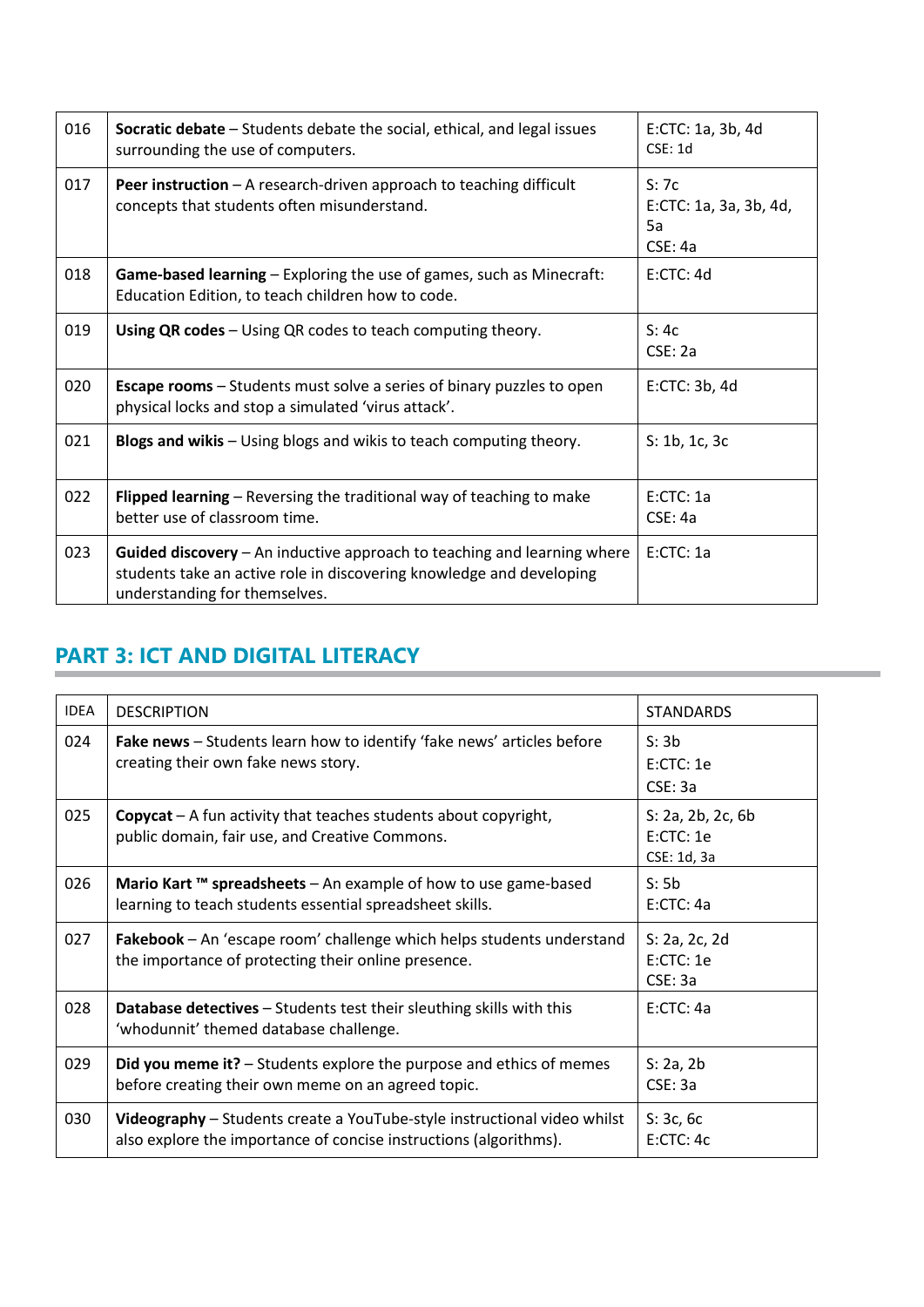| 031 | <b>Infographics</b> – Students create infographics about their mobile phone<br>habits.                                 | S: 3c, 5b, 6c, 6d<br>E:CTC: 4a, 4b, 4c                        |
|-----|------------------------------------------------------------------------------------------------------------------------|---------------------------------------------------------------|
| 032 | <b>Dragon's Den</b> – Students work as a team to design an innovative solution<br>to a global problem.                 | S: 1a, 3d, 4a, 4b, 4c, 4d,<br>6a, 6d, 7c<br>E:CTC: 3b, 4b, 5b |
| 033 | Wayback Machine - Students learn about their digital footprint and the<br>long-lasting impact of their online actions. | S: 2a, 2b<br>E:CTC:1e<br>CSE: 4a                              |

### **PART 4: COMPUTING ACTIVITIES**

| <b>IDEA</b> | <b>DESCRIPTION</b>                                                                                                                                                       | <b>STANDARDS</b>                                                     |
|-------------|--------------------------------------------------------------------------------------------------------------------------------------------------------------------------|----------------------------------------------------------------------|
| 034         | What a waste – Students, working in teams, explore innovative ways to<br>reduce e-waste.                                                                                 | S: 2a, 3d, 4a, 4b, 4c, 4d,<br>6a, 7c, 7d<br>E:CTC: 1e, 4b<br>CSE: 1d |
| 035         | Role reversal - Students take on the role of a teacher.                                                                                                                  | S: 3a, 6a<br>CSE: 1c                                                 |
| 036         | <b>Storage Top Trumps<sup>®</sup></b> - Students explore different storage devices before<br>creating a game of Top Trumps® based on what they have learned.             | S: 3a                                                                |
| 037         | Little Man Computer - Students explore 'Little Man Computer' - a<br>simulator that models the basic features of a modern computer that uses<br>Von Neumann architecture. | S: 1d<br>CSE: 1c                                                     |
| 038         | Features of a CPU (a lesson using DART) - Students explore the main<br>features of a CPU.                                                                                | S: 1d                                                                |
| 039         | Internet of things - Students design a 'smart home' that utilises the<br>internet of things.                                                                             | S: 4a, 5b<br>E:CTC: 1e, 4a<br>CSE: 1d                                |
| 040         | The great input/output QR hunt $-$ Students complete a QR hunt to<br>discover facts about different input and output devices.                                            | S:1d                                                                 |
| 041         | Moral machine - Students explore the ethics behind creating AI for self-<br>driving vehicles.                                                                            | S: 1d<br>E:CTC:1e<br><b>CSE: 1d</b>                                  |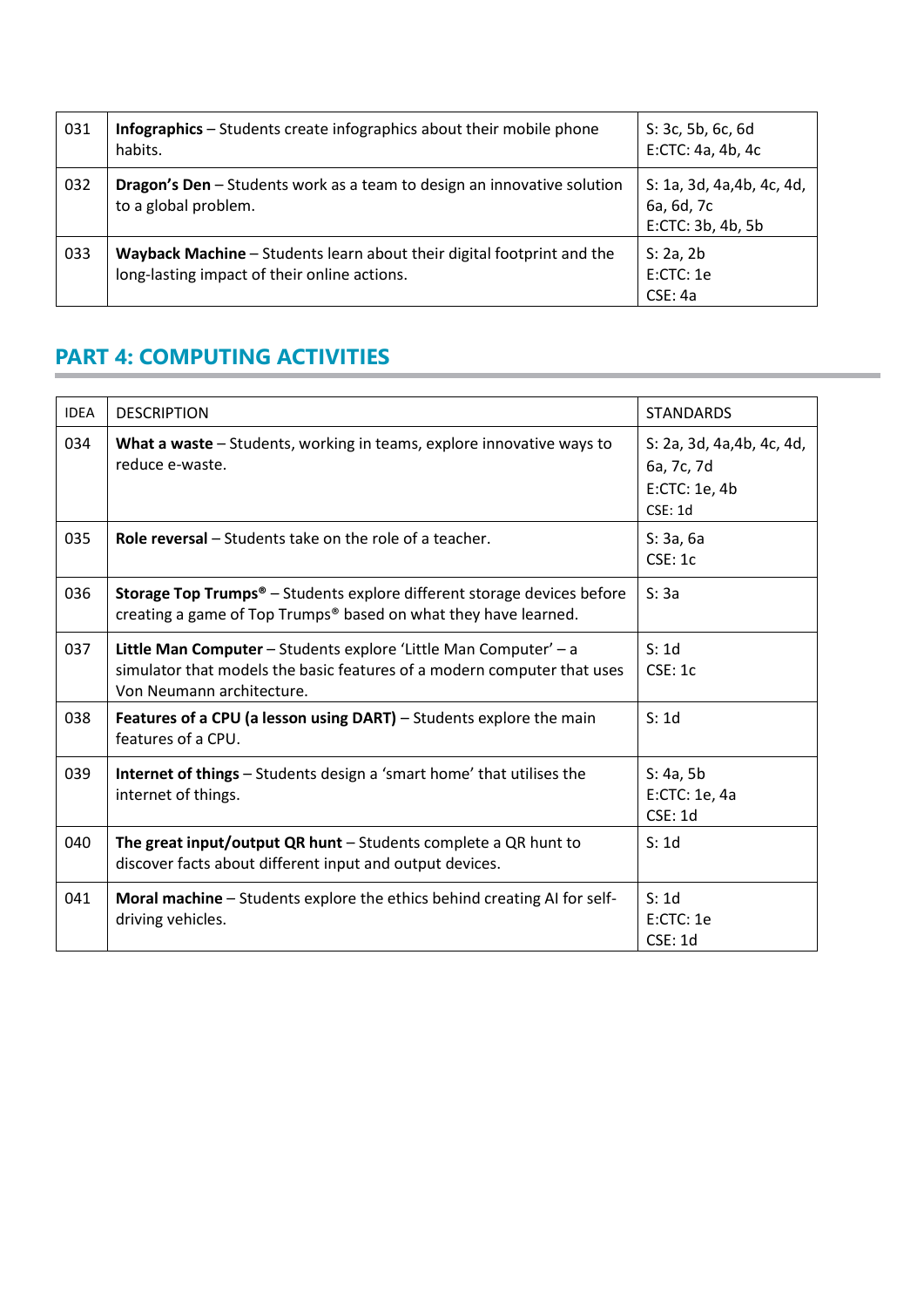### **PART 5: COMPUTATIONAL THINKING**

| <b>IDEA</b> | <b>DESCRIPTION</b>                                                                                                                                           | <b>STANDARDS</b>      |
|-------------|--------------------------------------------------------------------------------------------------------------------------------------------------------------|-----------------------|
| 042         | Making the tea algorithm - Students explore the importance of creating<br>precise instructions by creating an algorithm for making a cup of tea /<br>coffee. | S:5c<br>E:CTC: 1a, 5c |
| 043         | Teaching with magic - Using magic to teach computational thinking skills.                                                                                    | S:5c<br>E:CTC: 1a, 3a |
| 044         | Crazy characters - Students write an algorithm for drawing a monster.                                                                                        | S:5c<br>E:CTC: 3b, 5c |
| 045         | <b>Puzzle me</b> - Using puzzles to practise computational thinking skills<br>(decomposition, pattern-matching, abstraction and algorithm design).           | S:5c<br>E:CTC: 1a     |
| 046         | Human robot - Exploring algorithms through physical activities such as<br>movement and dance.                                                                | S:5c<br>E:CTC: 1a, 3b |
| 047         | A-maze-ing algorithms - Students explore the importance of clear and<br>precise instructions by writing algorithms to solve a simple maze.                   | S:5c<br>E:CTC: 1a, 5c |
| 048         | 20 questions - Students explore the efficiency of different<br>search algorithms by playing a game of '20 questions'.                                        | S:5c,<br>E:CTC: 1a    |
| 049         | Breaking the code - Students develop their problem-solving skills with a<br>series of code-breaking challenges.                                              | S:5c<br>E:CTC: 1a     |
| 050         | Origami algorithms - Students write algorithms for folding a paper<br>aeroplane or origami animal.                                                           | S:5c<br>E:CTC: 1a, 5c |
| 051         | Guess the object - Getting students to model, draw or mime a variety of<br>different objects can help them to understand the concept of abstraction.         | S:5c<br>E:CTC: 1a     |

### **PART 6: UNPLUGGED ACTIVITIES**

| <b>IDEA</b> | <b>DESCRIPTION</b>                                                                                                                                             | <b>STANDARDS</b> |
|-------------|----------------------------------------------------------------------------------------------------------------------------------------------------------------|------------------|
| 052         | Image compression - Students learn about lossless compression without<br>the use of a computer.                                                                | CSE: 1a          |
| 053         | <b>Bubble sort dance algorithm - Students learn how a bubble sort</b><br>algorithm works is via the medium of Hungarian folk dance!                            | CSE: 2a          |
| 054         | World Wide Web unplugged – Students role-play what happens when a<br>user enters an address in a web browser.                                                  | CSE: 1c          |
| 055         | <b>Intelligent piece of paper (AI)</b> $-$ Exploring artificial intelligence (AI) with a<br>game of Tic-Tac-Toe.                                               | CSE: 1d          |
| 056         | <b>Envelope variables</b> – Demonstrate a simple program that uses variables<br>and assignment by running them on a computer made entirely out of<br>students. | CSE: 2a          |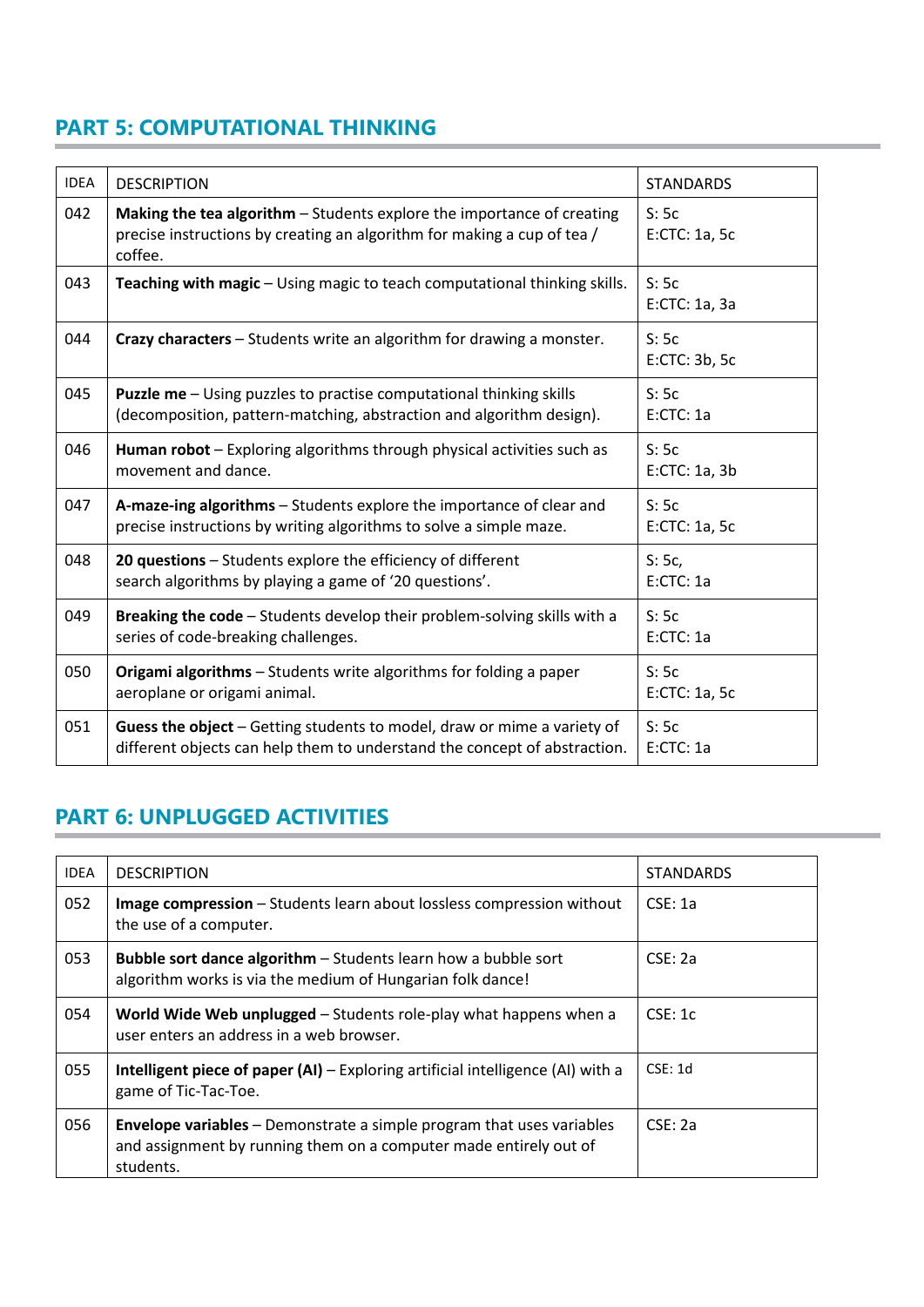| 057 | <b>Card sort</b> – Students explore three common sorting algorithms (bubble,<br>merge, and insertion) by sorting playing cards.                                                           | CSE: 2a |
|-----|-------------------------------------------------------------------------------------------------------------------------------------------------------------------------------------------|---------|
| 058 | Binary representation of images (unplugged) – Students explore how a<br>computer represents images using binary.                                                                          | CSE: 1a |
| 059 | How computers work – Students take on the role of various parts of a<br>computer and simulate the running of a simple program.                                                            | CSE: 1c |
| 060 | Memory unplugged – Students explore how data is transferred between<br>different storage locations inside a computer, such as RAM, cache<br>memory, secondary storage and virtual memory. | CSE: 1c |
| 061 | <b>Network topologies</b> – Using string and various other household objects,<br>students simulate the three most common network topologies.                                              | CSE: 1c |

#### **PART 7: DATA REPRESENTATION**

| <b>IDEA</b> | <b>DESCRIPTION</b>                                                                                                                            | <b>STANDARDS</b> |
|-------------|-----------------------------------------------------------------------------------------------------------------------------------------------|------------------|
| 062         | <b>Binary addition</b> – Students learn how to add two numbers using binary.                                                                  | CSE: 1a          |
| 063         | Binary numbers - Students learn about binary.                                                                                                 | CSE: 1a          |
| 064         | <b>Binary representation of images</b> – Students explore how a computer<br>represents images using binary.                                   | CSE: 1a          |
| 065         | Binary representation of sound – Students explore how a computer<br>represents sound using binary.                                            | CSE: 1a          |
| 066         | Binary bingo – A fun strategy to test students' understanding of binary<br>representation of numbers.                                         | CSE: 1a          |
| 067         | It's all about hex - Students learn about the hex numbering system.                                                                           | CSE: 1a          |
| 068         | ASCII 'secret' agent - Students explore how a computer represents text<br>using binary by solving (and creating) as series of coded messages. | CSE: 1a          |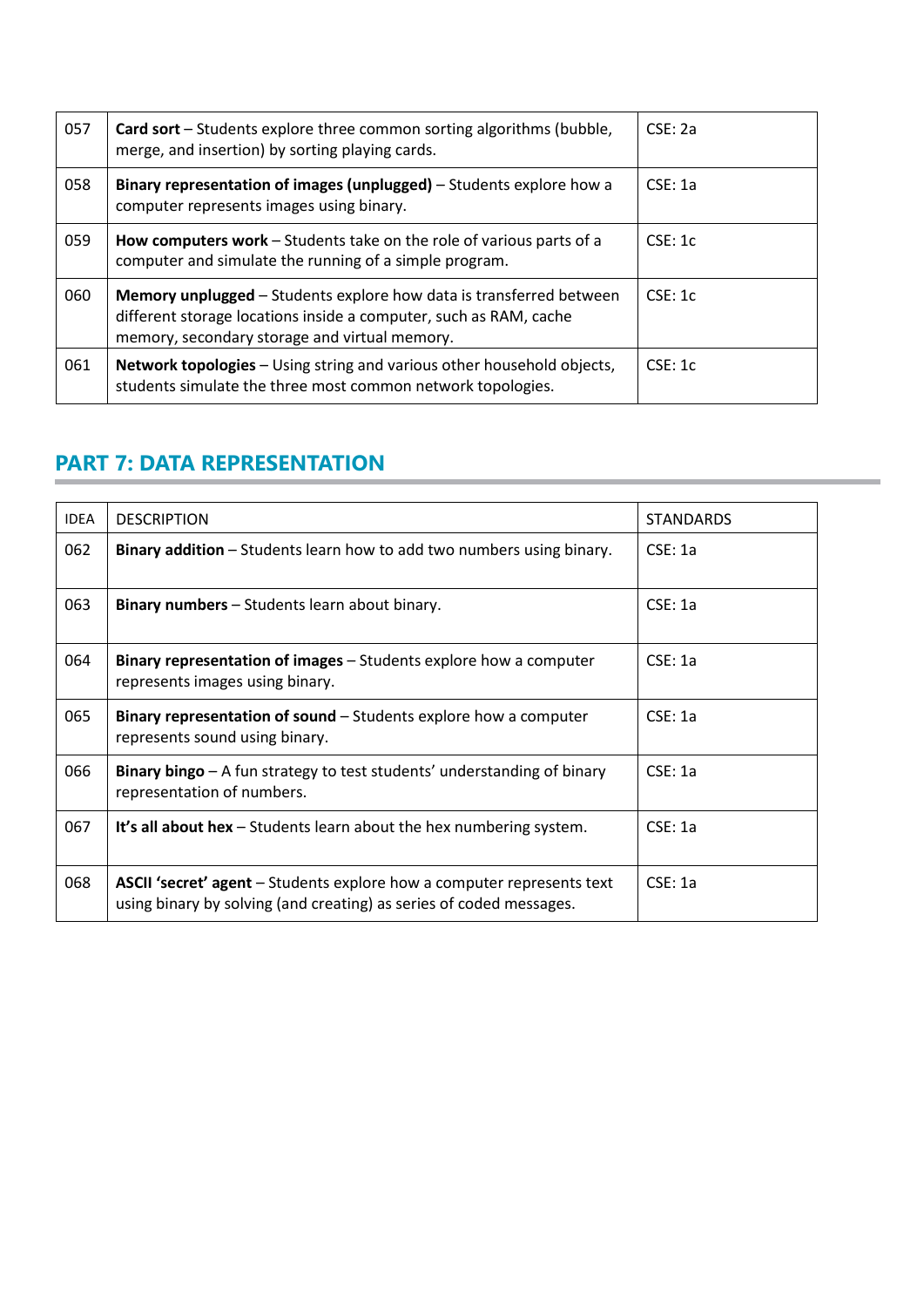### **PART 8: EXAM PREPARATION**

| <b>IDEA</b> | <b>DESCRIPTION</b>                                                                                                               | <b>STANDARDS</b> |
|-------------|----------------------------------------------------------------------------------------------------------------------------------|------------------|
| 069         | Padlet - Using online curation tools, such as Padlet, to collating resources<br>in preparation for exams.                        | S:3c             |
| 070         | Round-robin revision - Make revision fun and engaging with a series of<br>mini games.                                            | E:CTC: 3b        |
| 071         | Revision podcasts - Create revision resources that students can listen to<br>anytime, anywhere!                                  | S: 1b, 1,c, 3c   |
| 072         | <b>PEE (point, evidence, explain)</b> $- A$ simple strategy to help improve<br>the quality of written answers to exam questions. | CSE: 2a          |
| 073         | PechaKucha - A great way to encourage students to be more<br>concise and a little more creative with their presentations.        | E:CTC: 4c        |
| 074         | Sketch-noting - A great way to empower students and allow them<br>to synthesise information visually.                            | S:3c             |
| 075         | <b>Command word bingo</b> $-$ A simple starter activity that will pay dividends at<br>exam time!                                 | CSE: 2a          |
| 076         | BUG hunt - A technique for helping students understand thoroughly what<br>is expected of them during exams.                      | CSE: 2a          |
| 077         | <b>Tweet IT</b> $-$ A fun revision strategy that will help students to remember key<br>information.                              | S: 1b, 3c        |
| 078         | <b>Revision speed dating - A fun and engaging activity that gets students</b><br>talking.                                        | E:CTC:3b         |
| 079         | Match IT - Make revision engaging and memorable by turning it into a<br>game!                                                    | CSE: 2a          |

#### **PART 9: PROGRAMMING ACTIVITIES**

| <b>IDEA</b> | <b>DESCRIPTION</b>                                                                                                   | <b>STANDARDS</b> |
|-------------|----------------------------------------------------------------------------------------------------------------------|------------------|
| 080         | <b>Magic 8-ball</b> <sup><math>\circ</math></sup> – Students create a Magic 8-ball <sup>®</sup> game using python.   | CSE: 1b          |
| 081         | <b>Shakespearean insult generator</b> $-$ A fun way to introduce lists and file-<br>handling in python.              | CSE: 1b          |
| 082         | <b>Chatting robot</b> – Students learn how to create a 'rule-based' chat bot<br>using python.                        | E:CTC:4b         |
| 083         | <b>Just dance</b> $-$ A lesson which uses dance as a medium for introducing key<br>programming concepts to children. | CSE: 1b          |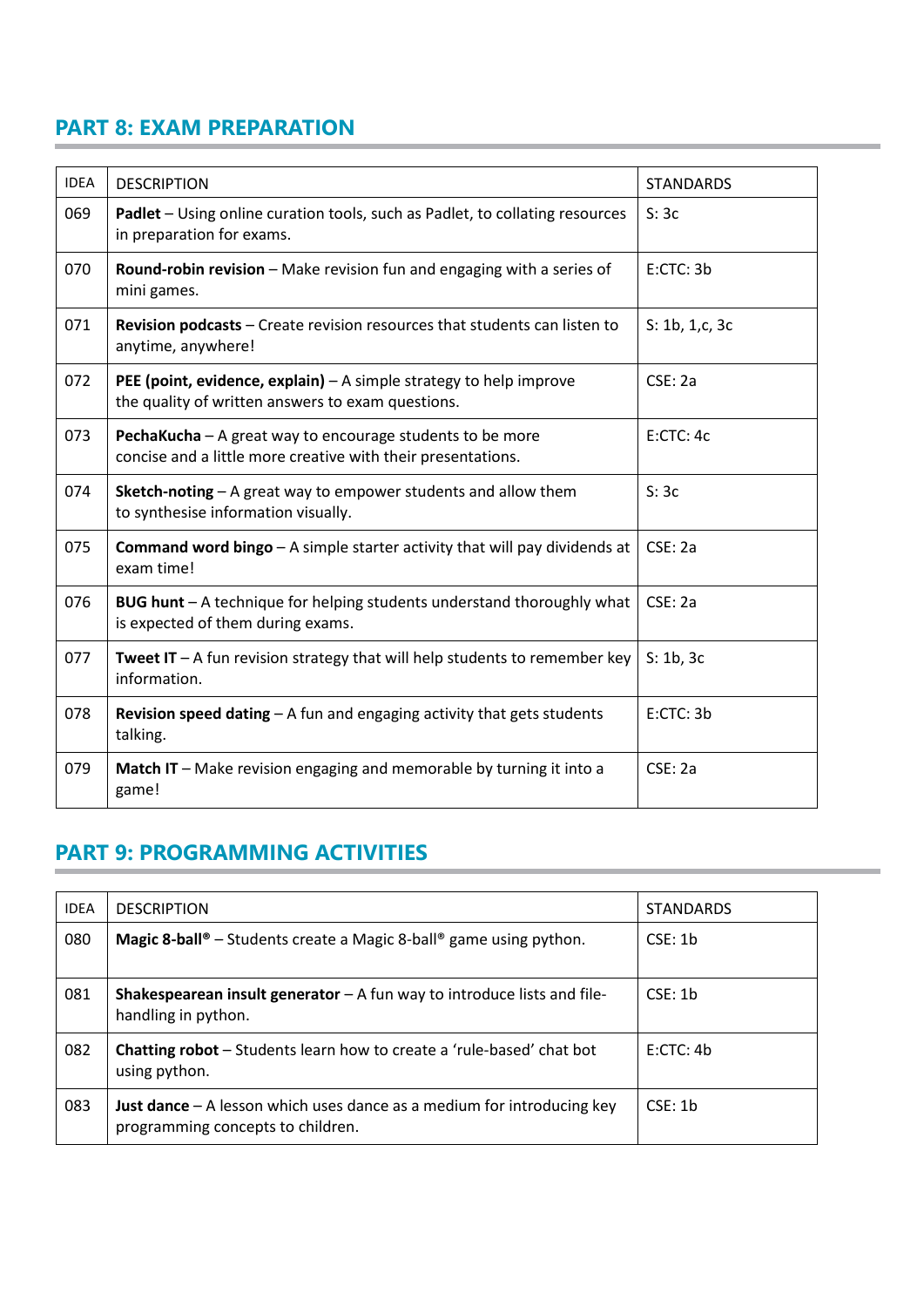| 084 | <b>Adventures in text</b> – Students learn how to create an 80s-style text<br>adventure game in python.                           | CSE: 1b |
|-----|-----------------------------------------------------------------------------------------------------------------------------------|---------|
| 085 | <b>Mad Libs<sup>®</sup></b> – Students code the popular phrasal template word game in<br>python.                                  | CSE: 1b |
| 086 | <b>Sorting Hat</b> – Students create a Harry Potter-style sorting hat in python.                                                  | CSE: 1b |
| 087 | <b>Turtle power (a lesson using PRIMM)</b> – Students learn how to create<br>regular polygons using the turtle library in python. | CSE: 1b |
| 088 | <b>Guess my number</b> – A fun programming challenge which teaches concepts<br>such as variables, data types and selection.       | CSE: 1b |
| 089 | <b>Mind-reading algorithm</b> $-$ Students learn how to create a mind-reading<br>game in python.                                  | CSE: 1b |
| 090 | <b>Cat and mouse</b> $-$ A simple cat and mouse game using Scratch.                                                               | CSE: 1b |
| 091 | <b>Reaction timer</b> – Students create a simple reaction timer using python.                                                     | CSE: 1b |

### **PART 10: COMPUTING AND STEAM**

| <b>IDEA</b> | <b>DESCRIPTION</b>                                                                                                             | <b>STANDARDS</b>     |
|-------------|--------------------------------------------------------------------------------------------------------------------------------|----------------------|
| 092         | Art attack - Using art as a creative medium for exploring complex<br>concepts in computing.                                    | CSE: 1b              |
| 093         | Lights, camera, action - Students learn how to create light art using slow<br>shutter speed photography and code.              | CSE: 1b              |
| 094         | Making music - Students learn how to create music with code.                                                                   | CSE: 1b              |
| 095         | <b>Coding probability</b> - Students explore probability, including relative<br>frequency, with code.                          | CSE: 1b              |
| 096         | Physical computing - Exploring how to teach coding using physical<br>devices.                                                  | S: 4c, 5d<br>CSE: 1b |
| 097         | Turtle snowflakes - Students learn how to code snowflakes using the<br>turtle library in python.                               | CSE: 1b              |
| 098         | <b>Coding the weather</b> - Students learn how to manipulate 'real' weather<br>data using python and OpenWeather data.         | S: 5a, 5b<br>CSE: 1b |
| 099         | <b>Rubbish robots</b> – Students are challenged to build a robot using general<br>household objects and electronic components. | E:CTC:4b             |
| 100         | Color splash - Students learn how to create color splash images using a<br>free online image editor.                           | S: 6b                |